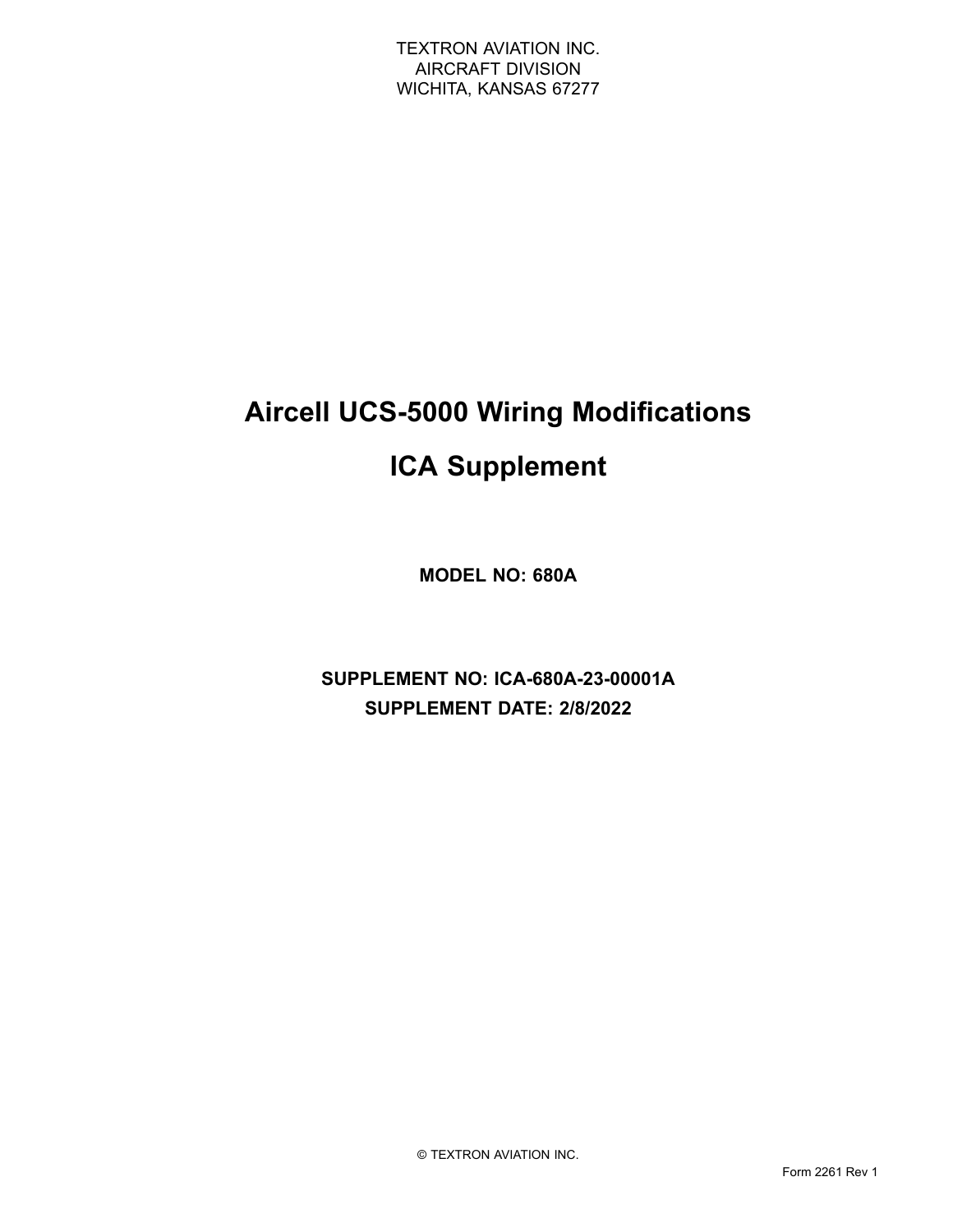### TEXTRON AVIATION INC. AIRCRAFT DIVISION WICHITA, KANSAS 67277

#### **REVISIONS**

| ICA-680A-23-00001                                                                                                                              | Rev: A             | Date: Feb 8/2022 |
|------------------------------------------------------------------------------------------------------------------------------------------------|--------------------|------------------|
| <b>ICA Summary</b>                                                                                                                             | Page 1             |                  |
| <b>Manuals Affected</b>                                                                                                                        | <b>Description</b> | Title            |
| Maintenance Manual                                                                                                                             | <b>NOT USED</b>    |                  |
| Appendix A: Illustrated Parts<br>Catalog                                                                                                       | <b>NOT USED</b>    |                  |
| Appendix B: Wiring Diagram<br>Manual                                                                                                           |                    |                  |
| This ICA supplement was incorporated in Revision 2 of the Model 680A Wiring Diagram Manual<br>rendering this ICA Supplement Appendix Obsolete. |                    |                  |

| ICA-680A-23-00001                              | $Rev: -$              | Date: Aug 4/2016 |  |
|------------------------------------------------|-----------------------|------------------|--|
| <b>ICA Summary</b>                             | Pages 1-6             |                  |  |
| <b>Manuals Affected</b>                        | <b>Description</b>    | <b>Title</b>     |  |
| Maintenance Manual                             | <b>NOT USED</b>       |                  |  |
| Appendix A: Illustrated Parts<br>Catalog       | <b>NOT USED</b>       |                  |  |
| Appendix B: Wiring Diagram<br>Manual           | 23-17-02 Figure<br>02 | Aircell UCS-5000 |  |
| Adds additional UCS-5000 wiring modifications. |                       |                  |  |

### **1. ICA Obsolescence**

A. This publication and its contents have been incorporated into the applicable manuals in the revisions noted above. Refer to the most current revision of the manuals listed above for the most up to date Instructions for Continued Airworthiness.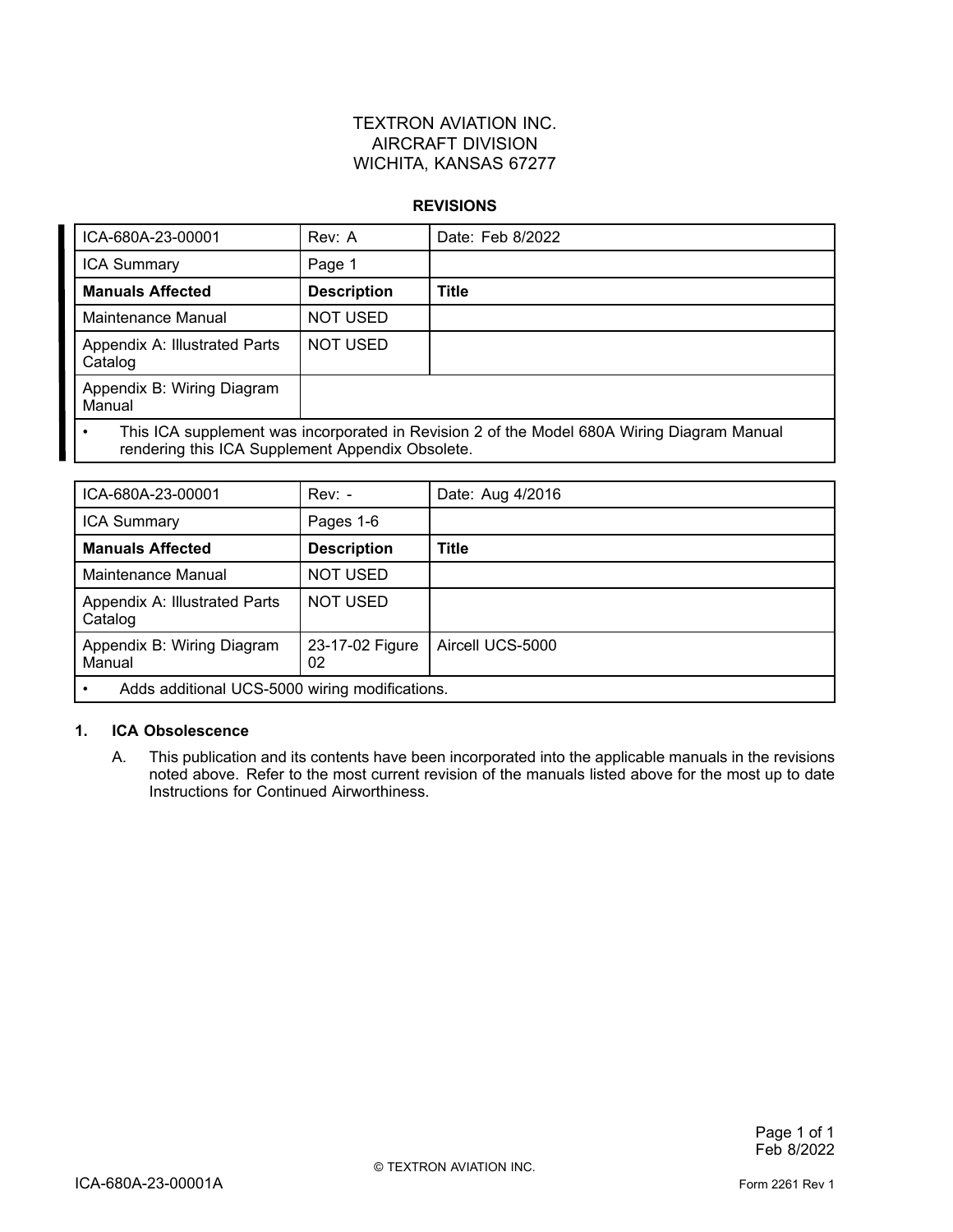TEXTRON AVIATION INC. AIRCRAFT DIVISION WICHITA, KANSAS 67277

### **SUPPLEMENT NO: ICA-680A-23-00001A APPENDIX A: ILLUSTRATED PARTS CATALOG**

## **NOT APPLICABLE**